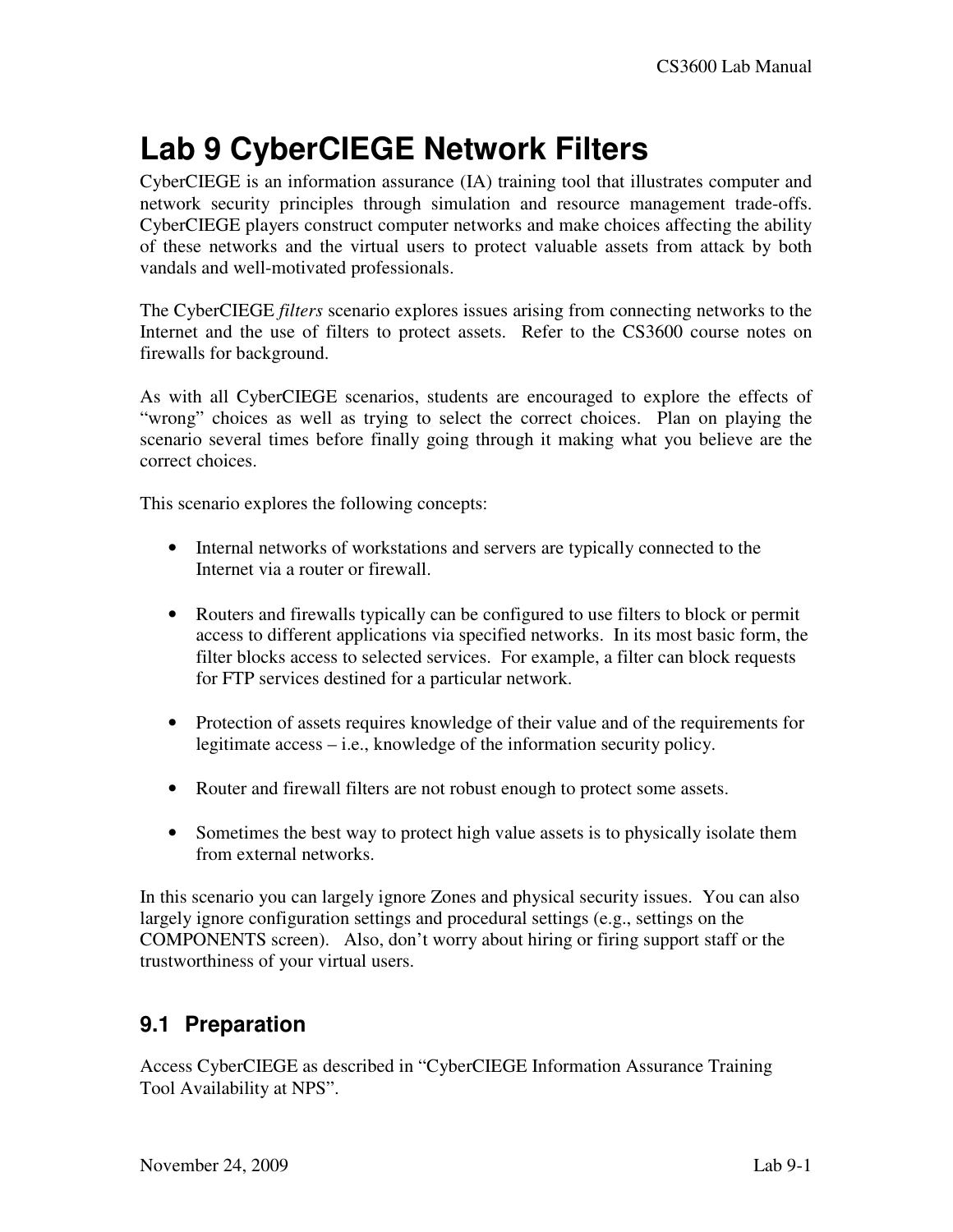From the CyberCEIGE folder on the desktop, open the CyberCIEGE icon. This will start the "Campaign Player" seen in 0.

If you have not yet played the "Introduction" tutorial scenario in the "Starting Scenarios" campaign, you may wish to do that first. You may also want to click the *Help* button and then select Help & *Getting Started*, which will open a browser to a page that will help familiarize you with CyberCIEGE, including a few brief movies.



**Figure 9-1 Select Tireply Filter Scenario and Click Play**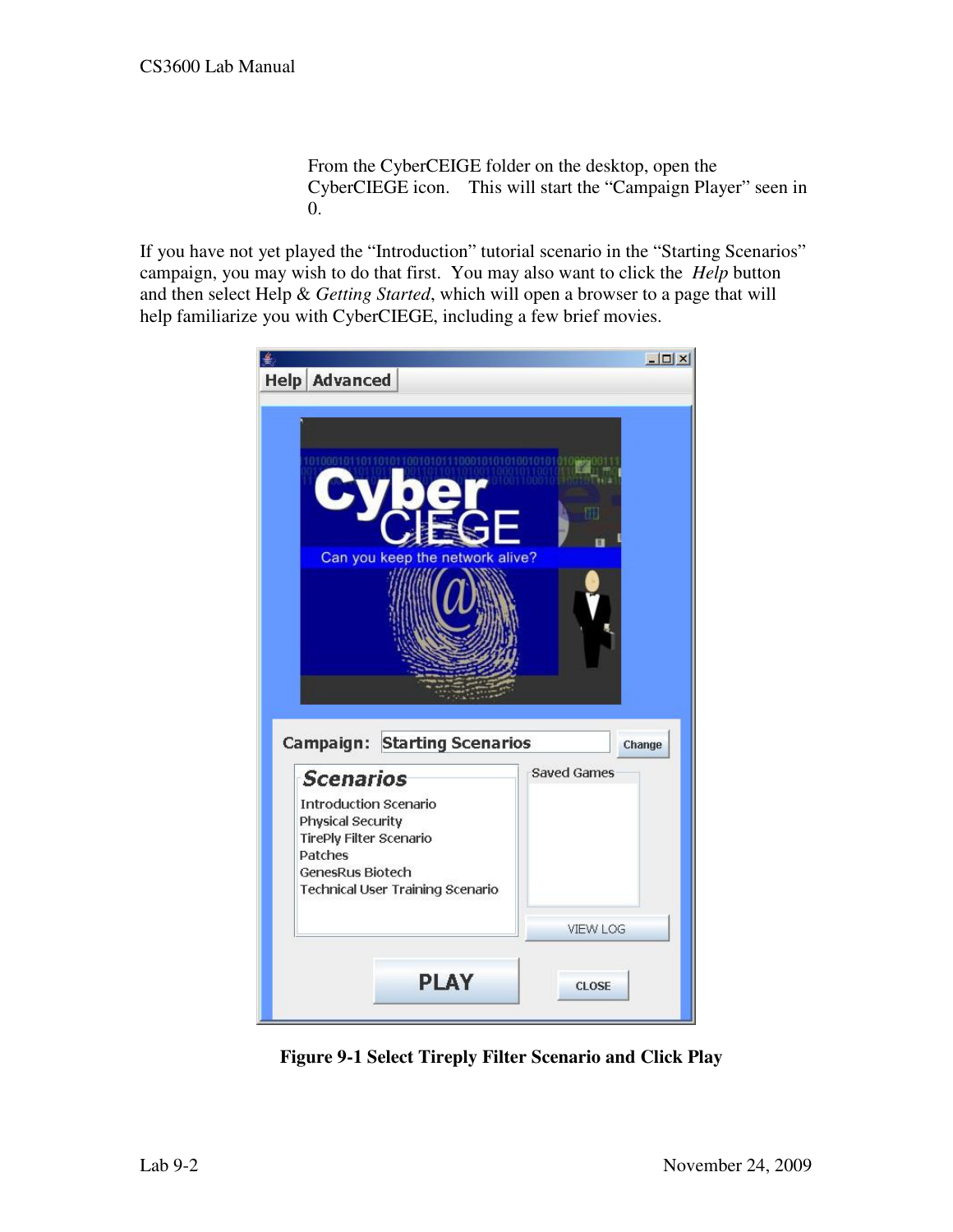If the selected campaign is not "Starting Scenarios" use the *Change* button to select the Starting Scenarios campaign. Then select the "TirePly Filters Scenario" from the scenario list. Then click the "Play" button.

Press the "F1 key and watch the two movies in the "Firewall Functions and Limitations" entry under "Tutorials and Movies" section.

Read the briefing and the objectives screens, and explore the encyclopedia (via the "F1" key). As you play the scenario, remember you can save the state at any time and come back to that state later. Also, the game automatically saves your state at each transition to a new phase.

## **9.2 Play**

#### **9.2.1 Phase 1 Connect Larry to the Internet**

Use the encyclopedia "How To" section to learn how to connect a network to the Internet. Start with "Connect to the Internet". This will point you to how to buy a router or firewall and how to connect components to networks.

- From the OFFICE screen click the buy button
- Select the "Network Devices" tab
- Select the first router and click "Buy"
- Press the Tab key repeatedly to get a good view of where you might want to place the router
- Click the location where you'd like to place the router
- Click the Network tab
- Click the router that you just bought
- Click the Internet button on the upper right
- Click the Lan1 Button
- Select the OFFICE tab

Press the green arrow to start the simulation. Is Larry now achieving his goal of getting onto the Internet? Let it run for a while as it is. What do you expect to happen?

#### **9.2.2 Phase 2 Configure Filter**

- Double click on the router, or click the "FILTER" button after selecting the router.
- For this phase, you need to restrict traffic coming *from* the Internet.
- As noted in the movie (or the encyclopedia "How To" section), if the "From Internet" network connection is selected, clicking the "Deny All" button will block all unsolicited traffic originating from the Internet.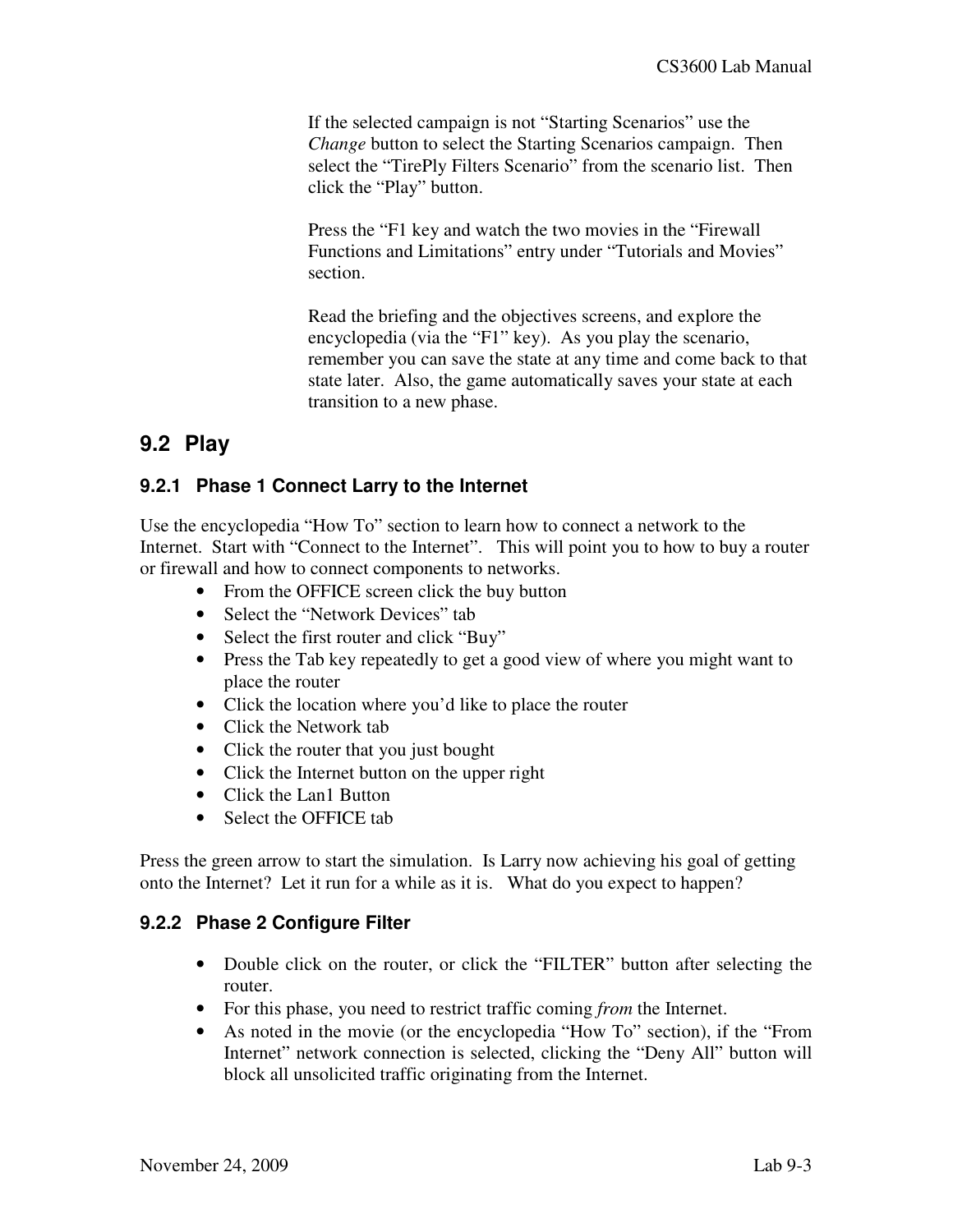• Note the above step has no effect on Larry's ability to send traffic to the Internet. And for this scenario, it is fine to permit all traffic from the Internal LAN to the Internet.

#### **9.2.3 Phase 3 New Asset Introduced into the Enterprise**

In this phase, Mary begins work on a new asset called the "Steel Formula". You cannot know how to appropriately protect this new asset unless you know its value to the enterprise and to potential attackers.

> Click the Objectives button in the OFFICE screen to see how to learn about the value of this asset.

Be sure to view the encyclopedia tutorial movie on Firewall Limitations after exploring this phase if you have not already watched it.

#### **9.2.4 Phase 4 Remote Access Into the Server**

You are required to open a hole into the system to support offsite access to the server. Previously, you clicked "Deny All" to deny all traffic originating from the Internet.

> Find the desired application service in the list of applications, select it and click "permit".

## **9.3 Clean Up**

Exit the scenario by clicking the **Quit** button in the GAME screen.

Collect the game logs into a zipped folder by clicking the "**Advanced**" menu button and selecting "**Collect Logs**". Feel free to provide comments on the game within the provided space. Enter your NPS User ID as the user name in the field. Then click "**OK**" to create the zipped file on the desktop.

If you are running the exercise in the NPS Lab:

- copy the logCollection.zip file from the VM's desktop

- Minimize the VM (click on the "\_" in the grey bar at the top of the

screen)

- paste it into the workstation host's desktop "CyberCIEGE-Logs" folder.

- if prompted to overwrite the file, click **Yes**.

If you are running the exercise outside of the NPS Lab:

 - please email the logCollection.zip file to CyberCIEGELogs@nps.edu.

Click on the minimized VMware Workstation session to resume it (and press <**Ctrl**>-<**Alt**>-<**Enter**> if it doesn't return to full-screen).